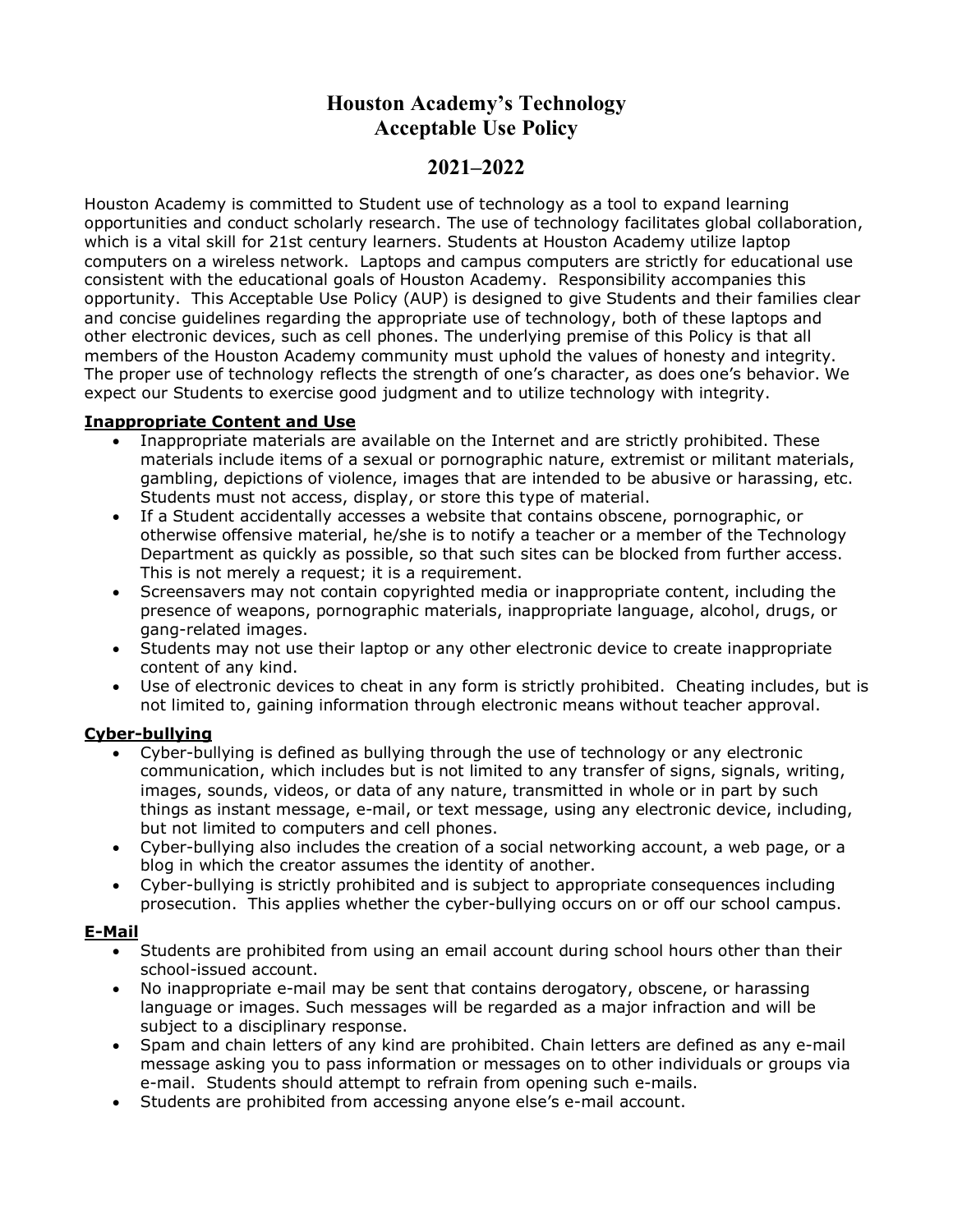## **Social Networking**

- Instant messaging, blogging, and participating in chat rooms are prohibited on campus except as part of an assigned, in-class activity that is supervised by faculty or administration.
- Use of social networking sites, including but not limited to, Snapchat, Instagram, TikTok, Pinterest, Twitter, and Vimeo, is prohibited during school hours.

## **Audio and Video**

- Audio on electronic devices should be turned off during class time unless required for an assigned activity. When sound is needed, the Student must use headphones he/she has provided.
- Listening to music either aloud or with earphones is permitted during class or study hall only at the discretion of the teacher. Listening to music during free period or other times while on campus is permissible unless it is disruptive to the activities taking place. Faculty and staff can restrict this at their discretion.
- The use of electronic devices to watch movies or videos, unless assigned by a teacher, is not permitted during the school day.
- Any audio or video recording is prohibited without the permission of all parties being recorded. This applies to audio or video recorded through the use of any electronic device, including, but not limited to, computers or cell phones.
- No written, audio, or video account of any activities taking place on the campus of Houston Academy or during any school sponsored activity or trip shall be posted to the Internet without the expressed permission of a faculty member.
- Illegal sharing or viewing of copyrighted music or movies is strictly prohibited and is subject to appropriate consequences including prosecution.

#### **Games**

- The viewing and/or playing of electronic games on any electronic device is not permitted on campus during school hours except as part of an assigned, in-class activity.
- Games that include violence, adult content, inappropriate language, or weapons are not to be installed or played on the laptops. The School reserves the right to remove any game from the laptop that is considered inappropriate or impedes the educational purpose of the laptop program.
- No games that are played over the School network are allowed, except as part of an Esports team practice or competition.
- Illegal sharing or viewing of copyrighted games is strictly prohibited and is subject to appropriate consequences including prosecution.

#### **Laptop Care**

- Student laptops must not be left unattended at any time. If a laptop is found to be unattended, it must be turned in to the Dean of Students. Laptops must be in a Student's possession or secured in a locked classroom or locker at all times.
- Do not lend your laptop to other students or any third party.
- Do not borrow a laptop from another student.
- Laptops must be carried and transported in an approved computer messenger bag at all times. **Backpacks, even with a padded pocket, are not to be used as laptop bags.**  Note: Students are entirely responsible for backing up their own data. Lost or damaged data is not the responsibility of the School.
- No food or beverages should be in the vicinity of the laptops. Laptops may not be used in an area where food or drink is present during break, lunch, or at any other time.
- Laptops should be handled with respect and care. Inappropriate treatment of School laptops is not acceptable.
- Laptops are not to be written on, have stickers applied to them, or be defaced in any way.
- Do not remove, move, or write on the identification sticker on your laptop.
- All computer messenger bags must have an identifying luggage tag.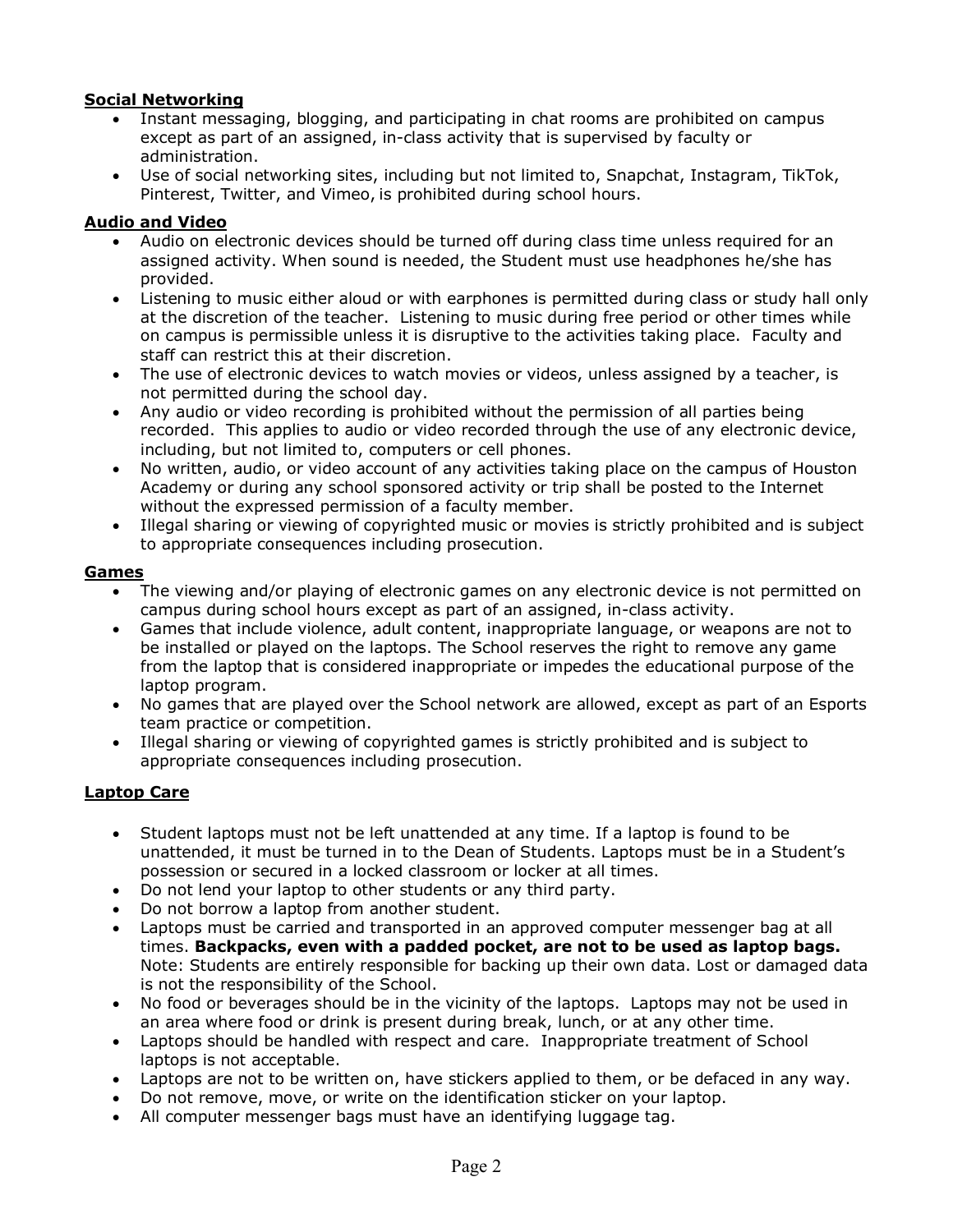#### **Network Access – The user is responsible for his/her actions and activities involving the network. Some examples of unacceptable uses include, but are not limited to, the following:**

- Hacking or gaining unauthorized access to systems, servers, files, resources, or entities.
- Avoiding the use of our School filtering software to access the Internet from school or home.
- Using the network for entering contests, advertising, political lobbying, or personal commercial activities, including online selling or purchasing.
- Using another person's password or knowingly giving one's password to others.
- Printing non-school related materials on School printers.
- Using terminal services to access or modify remote systems.
- Students are not to knowingly degrade or disrupt online services or equipment as such activity is considered a crime under state and federal law. This includes tampering with computer hardware or software, vandalizing data, invoking computer viruses, attempting to gain access to restricted or unauthorized network services, or violating copyright laws.

#### **File Sharing-File sharing is the public or private sharing of computer data or space. Any program that creates a point-to-point connection between two or more computing devices for the purpose of sharing data is also considered file sharing.**

- File sharing of any kind is prohibited both on campus and off campus. This includes, but is not limited to, the sharing or copying of work between Students and the plagiarizing of any work. The only exception to Students sharing work is when an assignment given by a faculty member requires the Student to collaborate.
- No file sharing software of any kind is to be installed on School laptops.

#### **Deleting Files**

• Do not delete any folders or files that you did not create or that you do not recognize. Deletion of certain files will result in a computer failure, will interfere with your ability to complete class work, and may affect your grades.

#### **Downloading and Loading of Software**

- Students are not permitted to install custom/individual applications that require administrator privileges.
- All installed software must be a legally licensed copy.
- The downloading of music files, video files, games, etc. is prohibited during school hours, except as part of an assigned, in-class activity that is supervised by faculty or administration.
- The School reserves the right to remove any software that has been loaded onto the computer that impedes the educational purpose of the laptop program.
- Copyrighted movies may not be downloaded from the Internet and placed on the laptops.
- Only commercial videos legally purchased from the iTunes store or another like entity may be downloaded to the laptops.
- In no event shall any Student load, install, or view any software, images, data or other content on any School laptop that impedes the educational purpose of the School's laptop program and/or of the laptop or in any way limits the laptop's capacity to fulfill its educational purposes.